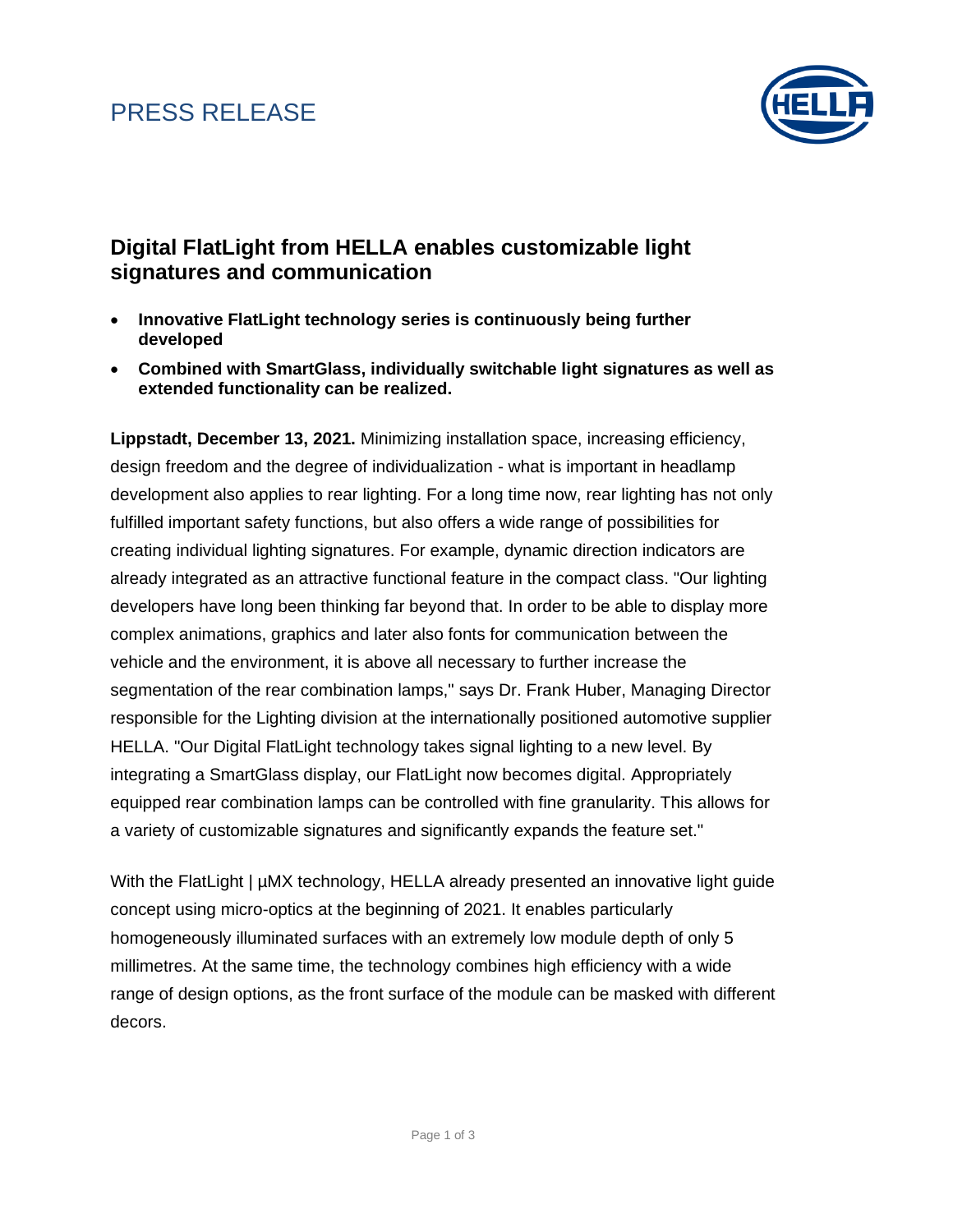## PRESS RELEASE



Digital FlatLight uses exactly this technology. By using a SmartGlass display, the functionality is increased many times over. In the HELLA VISION | Digital FlatLight prototype presented for the first time at the IAA Mobility 2021, for example, the SmartGlass in front is divided into 44 triangular segments that can be individually switched and dimmed by software. In contrast to a classic display, not only the size and number but also the shape of the individual segments can be individually designed. This eliminates the need for masks and decors. In the case of a series application, vehicle manufacturers are instead given the option of creating different designs, e.g. for each equipment variant, using the HELLA GAIN software.

The Digital FlatLight is based on the FlatLight | µMX optical system. On this basis, it is possible to equip simpler equipment variants with FlatLight and, for example, to expand the functionality of the better equipped variants by adding a SmartGlass display. With the Digital FlatLight, new signatures can be easily programmed for a possible facelift. New business models such as the installation and adaptation of graphics via app or software update are also conceivable in this context. Another plus point: when switched off, the Digital FlatLight impresses with its "Black Panel" look, a homogeneous glossy black surface. Alternatively, the SmartGlass can be used to make the selected signature visible even when it is not illuminated.

"Our Digital FlatLight technology is a big step towards the future. Already today it allows to display fonts and symbols. In addition, light signatures that adapt to the driving modes, text or symbols that warn road users of traffic jams or icy roads, or graphics that display the battery charge level of the electric vehicle can also be realized with this technology," says Dr. Huber. In order to further increase the resolution of the rear combination lamp and thus the range of functions, HELLA is working to further increase the segmentation, i.e. the number of pixels. This is possible, for example, by integrating Active Matrix Displays. This means that the vision of a communicating vehicle is becoming more and more of a reality.

**Please note:** This text and corresponding photo material can also be found in our press database at: [www.hella.com/press](https://www.hella.com/hella-com/en/Press-7633.html)